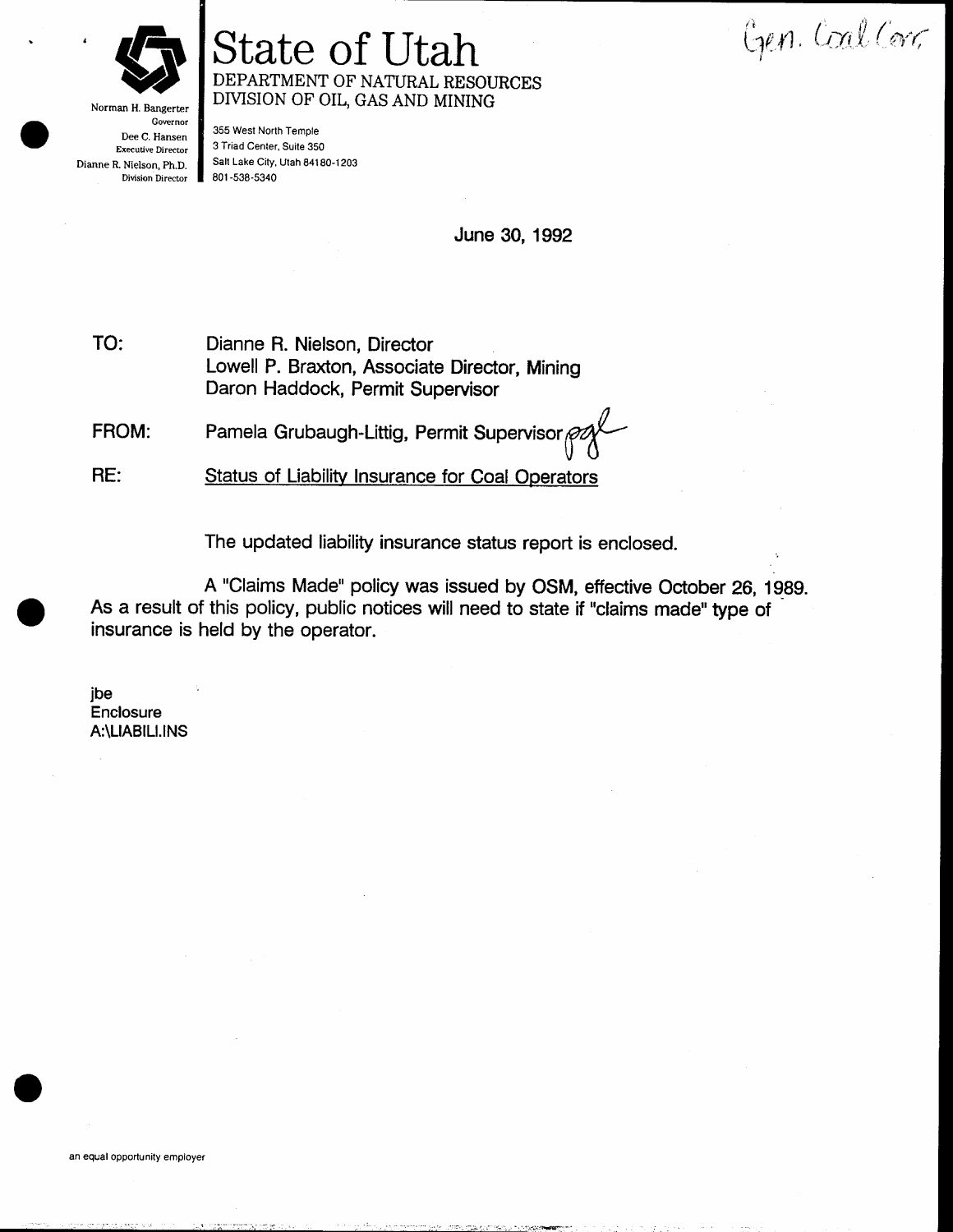

 $\cdot$ 

## LIABILITY INSURANCE FOR COAL MINES

| Page 1                                                                                    |                      |                                                        |                          |                      |                     |                                                             |                                        | As of June 30, 1992                                      |
|-------------------------------------------------------------------------------------------|----------------------|--------------------------------------------------------|--------------------------|----------------------|---------------------|-------------------------------------------------------------|----------------------------------------|----------------------------------------------------------|
| Name of Project                                                                           | <b>Policy Number</b> | Primary Insurance Company<br>(Best's Rating)<br>1991   | Effective<br>Dates       | "Accord<br>Form<br>7 | (Explosives)<br>XCU | Retroactive Date<br>Per Occurrence<br><b>Claims Made or</b> | <b>Cancellation</b><br><b>Language</b> | (State of Utah-<br>Certificate<br>DOGM)<br><b>Holder</b> |
| <b>Belina Mines</b><br>Valley Camp Coal Co.<br>ACT/007/001                                | GLR989061            | E<br>Home Indernity Company                            | 04/01/93<br>-26/101/04   | ≻es                  | γes                 | Occurrence                                                  | Yes                                    | Yes                                                      |
| Willow Creek<br>Incl: Blackhawk Coal Co.<br>American Electric Power<br><b>ACT/007/002</b> | AEP 60882-CM         | Insurance Company (A)<br>Acceleration National         | 26/10/20<br>-16/10/20    | γes                  | γes                 | <b>Claims Made</b><br>02/10/20                              | 종                                      | Yes                                                      |
| <b>Permitted Monday</b><br>ACT/007/004<br><b>Castle Gate Mine</b><br>Amax Coal Company    | GL3259027            | of Pittsburgh, PA (A+)<br>National Union Fire Ins. Co. | 04/01/93<br>-26/101/04   | ≿es                  | 종                   | <b>Claims Made</b><br>04/01/86                              | 중                                      | Yes                                                      |
| Skyline Mine/Eccles Cyn<br>Coastal Corp. ETAL<br>ACT/007/005                              | <b>MC001172</b>      | N.Y. (A)<br>Fidelity & Casualty Co. of                 | 12/31/92<br>$-18/181$    | Yes                  | ≿es                 | Occurrence                                                  | Yes                                    | ≿es                                                      |
| and its subsidiary Co.<br>Star Point<br>Cyprus Minerals Co.<br>ACT/007/006                | RMGL3252826          | <b>National Union Fire</b><br>Insurance Company (A+)   | 26/10/20<br>$-16/10/20$  | γes                  | Yes                 | <b>Claims Made</b><br>07/01/89                              | ≫s                                     | Yes                                                      |
| Sunnyside Mines<br>Sunryside Coal Company<br><b>ACT/007/007</b>                           | 3710-05-85           | てト<br>ナ<br>Federal Insurance Co.                       | 12/02/92<br>2/02/91      | Yes                  | ≿es                 | Occurrence                                                  | Yes                                    | Yes                                                      |
| King Mines #4, 5 & 6<br>U. S. Fuel Co.<br><b>ACT/007/011</b>                              | CL NGA1498686-01     | Planet Insurance Co.<br>E                              | 04/01/93<br>$12/28/91 -$ | Yes                  | Yes                 | Occurrence                                                  | ≿es                                    | ≿es                                                      |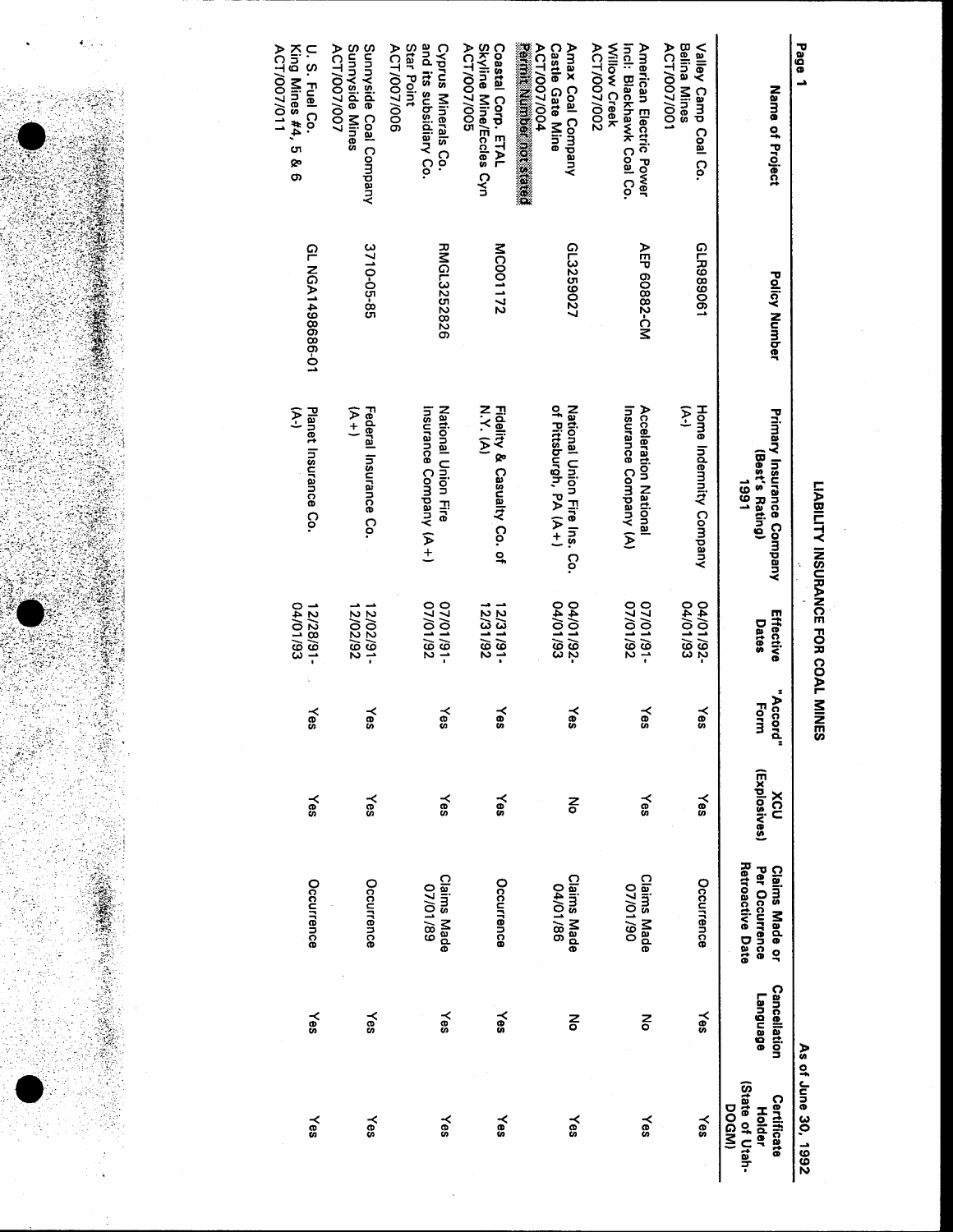|                                                                                                                  |                           | LIABILITY INSURANCE FOR COAL MINES                          |                                                                    |                  |                     |                                                                    |                                        | As of June 30, 1992                               |
|------------------------------------------------------------------------------------------------------------------|---------------------------|-------------------------------------------------------------|--------------------------------------------------------------------|------------------|---------------------|--------------------------------------------------------------------|----------------------------------------|---------------------------------------------------|
| Page 2<br>Name of Project                                                                                        | Policy Number             | <b>Primary Insurance Company</b><br>(Best's Rating)<br>1661 | Effective<br>Dates                                                 | "Accord"<br>Form | (Explosives)<br>XCV | <b>Retroactive Date</b><br>Per Occurrence<br><b>Claims Made or</b> | <b>Cancellation</b><br><b>Language</b> | (State of Utah-<br>Certificate<br>DOGM)<br>Holder |
| Wellington Prep.<br>Nevada Electric Investmt<br><b>Castle Valley Resources</b><br>Genwal Coal Co.<br>ACT/007/012 | 3710-3989                 | Federal Insurance Company<br>$(4 +)$                        | <b>C6/10/10</b><br>01/01/92-                                       | Yes              | Yes                 | <b>Claims Made</b><br>12/22/86                                     | yes                                    | Yes                                               |
| ACT/007/013<br>Horse Canyon<br>Intermountain Power Agency                                                        | XO 416A1A91               | Associated Electric and Gas<br>Insurance Services Limited   | 06/09/92<br>-16/60/90<br>date)<br>7/31/92<br>until that<br>(Binder | 중                | $\times$            | <b>Claims Made</b><br>06/09/86                                     | Yes                                    | Yes                                               |
| Gordon Creek #2, #7 & #8<br>Mountain Coal Co.<br>ACT/007/016                                                     | ISL GI 077856-6           | Insurance Company of<br>North America (A)                   | 08/10/10<br>01/01/93                                               | Yes              | ≿es                 | Occurrence                                                         | Yes                                    | γes                                               |
| Gordon Creek #3 &<br>Mountain Coal Co.<br>ACT/007/017<br>3                                                       | ISL GI 077856-6           | North America (A)<br>Insurance Company of                   | 06/10/10<br>01/01/93                                               | $\approx$        | Yes                 | Occurrence                                                         | Yes                                    | ≿es                                               |
| Soldier Canyon<br>Sun Co. & Affiliates<br>ACT/007/018<br>Inci: Soldier Creek Coal                                | $A-91$<br>TLJSLG-186T908- | لي<br>ح<br>Travelers Indemnity Co.                          | -16/10/10<br><b>Cancelled</b><br>Until                             | Yes              | Yes                 | <b>Not Stated</b>                                                  | Yes                                    | Yes                                               |
| Andalex Resources<br>ACT/007/019<br><b>Centennial Mine</b>                                                       | 3710-25-94                | てトリ<br>ナ<br>Federal Insurance Co.                           | 26/10/20<br>-16/10/20                                              | Yes              | Yes                 | Occurrence                                                         | ≿es                                    | Yes                                               |

å,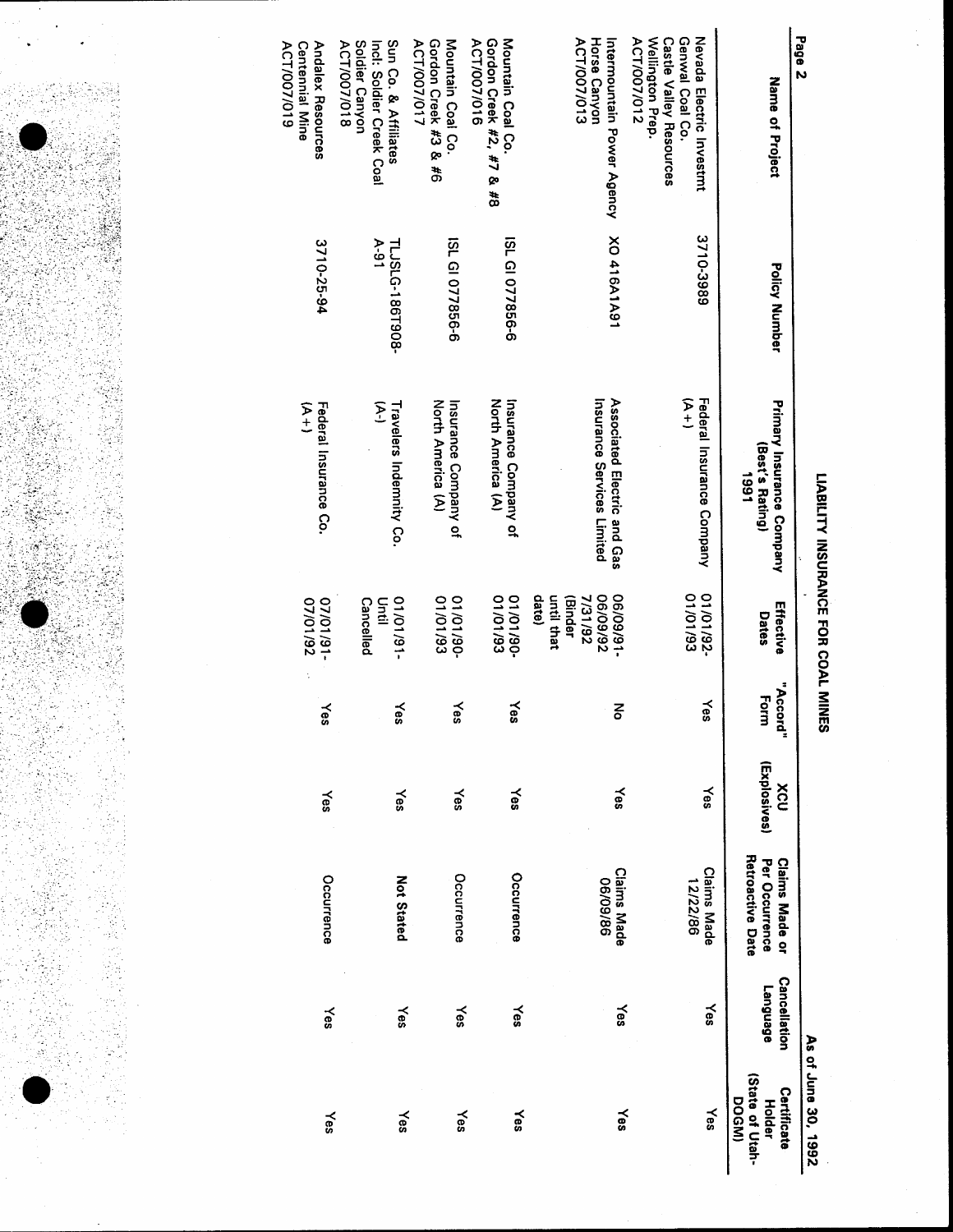

| Page 3                                                                             |                           |                                                      |                                                          |                  |                     |                                                                    |                                 | As of June 30, 1992                                     |
|------------------------------------------------------------------------------------|---------------------------|------------------------------------------------------|----------------------------------------------------------|------------------|---------------------|--------------------------------------------------------------------|---------------------------------|---------------------------------------------------------|
| Name of Project                                                                    | Policy Number             | Primary Insurance Company<br>(Best's Rating)<br>1661 | Effective<br>Dates                                       | "Accord"<br>Form | (Explosives)<br>XCV | <b>Retroactive Date</b><br>Per Occurrence<br><b>Claims Made or</b> | <b>Cancellation</b><br>ranguage | State of Utah-<br>Certificate<br>DOGMI<br><b>Holder</b> |
| No. American Equities<br>ACT/007/021<br>Blazon #1                                  | MXC-802-39-441            | Fireman's Fund Ins. Co.<br>E                         | <b>RENEWED</b><br>NOT<br>Expired<br>11/22/91<br>11/22/90 | Yes              | 종                   | Occurrence                                                         | (30 Days)<br>Yes                | Yes                                                     |
| ACT/007/022<br>C. V. Spur<br>Mountain Coal Co.                                     | ISL GI 077856-6           | North America (A)<br>Insurance Company of            | 01/01/93<br>$-06/10/10$                                  | $\approx$        | Yes                 | Occurrence                                                         | Yes                             | ≿es                                                     |
| Wildcat Loadout<br>ACT/007/033<br>Andalex Resources, Inc                           | 3710-25-94                | タナ<br>Federal Insurance Co.                          | 07/02/92<br>-16/10/20                                    | Yes              | Yes                 | Occurrence                                                         | Yes                             | Yes                                                     |
| Sun Co. and Affiliates<br>Soldier Creek Coal Co.<br>ACT/007/034<br>Banning Loadout | $A-91$<br>TLJSLG-186T908- | عج<br>Travelers Indemnity Co.                        | <b>Cancelled</b><br>$-16/10/10$<br>Until                 | γes              | Υes                 | <b>Not Stated</b>                                                  | Yes                             | Yes                                                     |
| (Savage Coal Service<br>Contractor)                                                | GL5407160RA               | Insurance Co. (A+)<br>National Union Fire            | <b>Cancelled</b><br>-68/10/10<br>Until                   |                  |                     |                                                                    |                                 |                                                         |
| Associates<br>Sunnyside Cogeneration<br>PRO/007/035<br>Environmental Power Corp.   | GL5413729RA               | Insurance Co. (A+)<br>National Critic                | 03/25/91<br>03/25/90                                     | ξ                | <b>PERMIT)</b>      |                                                                    |                                 |                                                         |
| $J. B.$ King<br>Western States Minerals<br>ACT/015/002                             | 3710-11-61                | Federal Insurance Co. (A+)                           | 12/31/92<br>15/31/91                                     | Yes              | Yes                 | Occurrence                                                         | Yes                             | Yes                                                     |

LIABILITY INSURANCE FOR COAL MINES

Page 3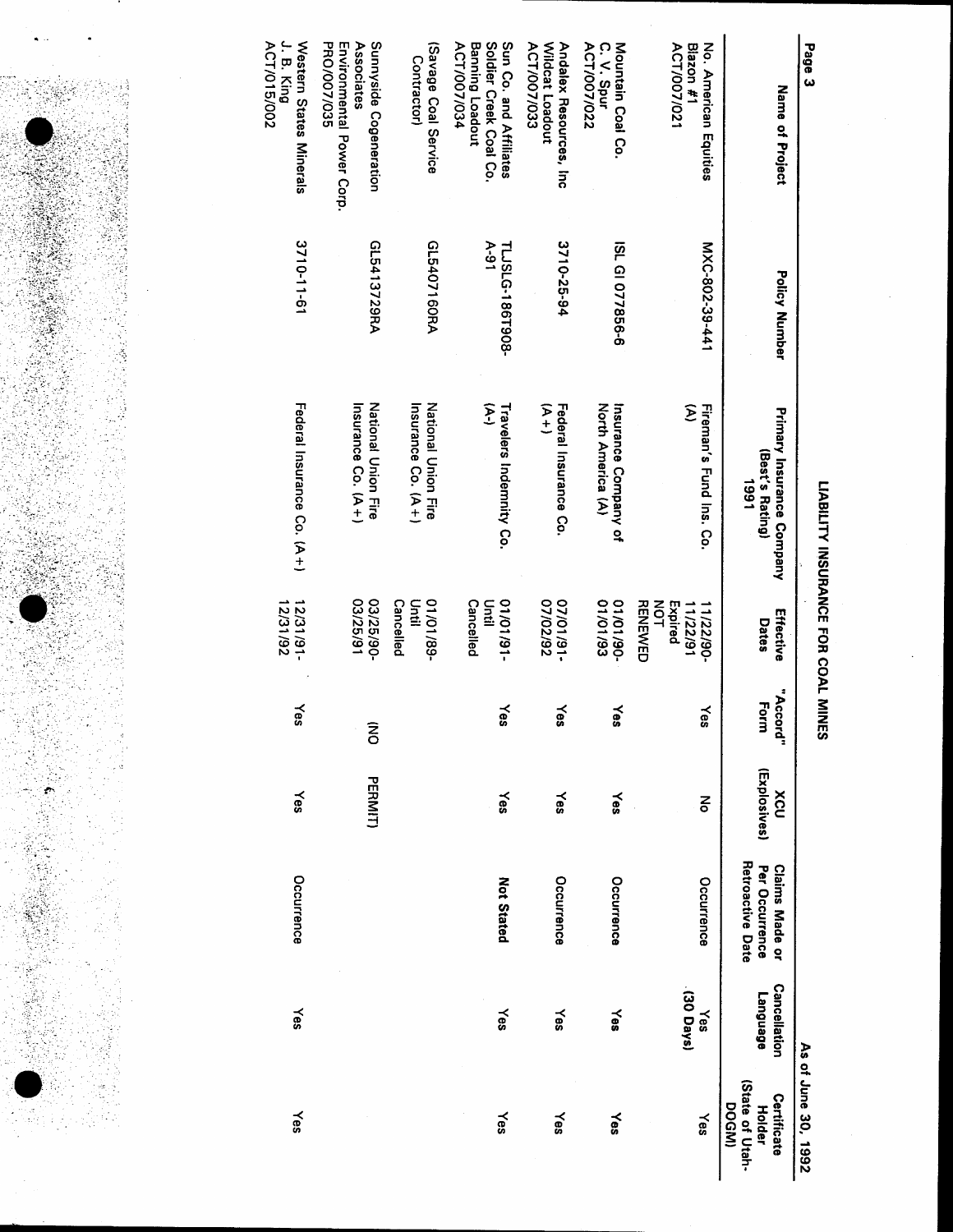LIABILITY INSURANCE FOR COAL MINES

Operations<br>Des-Bee-Dove Cottonwood/Wilberg ACT/015/018 ACT/015/015 Huntington #4 Page 4 ACT/015/019 Pacificorp Electric Deer Creek Pacificorp Electric ACT/015/017 Pacificorp Electric Emery Mine Consolidation Coal Co. Trail Mountain #9 Mine<br>ACT/015/009 Mountain Coal Co. **Hidden Valley Mine** Hidden Valley Coal Co. CalMat Co. ACT/015/004 **Operations ACT/015/007** Mountain Coal Co. Operations Name of Project 3YL 945 4444 G140-741 8155 X0296A1A91 Y0296A1A91 ISL GI 077856-6 ISL GI 077856-6 Y0296A1A91 **Policy Number** Gas Insurance Services Associated Electric and Gas Insurance Services Gas Insurance Services Casualty Lumbermens Mutual ヌキ North America (A) Limited Limited Associated Electric and Limited Associated Electric and  $\widetilde{r}$ Insurance Company of<br>North America (A) Continental Casualty Co. Insurance Company of Primary Insurance Company<br>(Best's Rating) 1661 02/24/92-<br>02/24/93-02/24/92-02/24/92-01/01/93 01/01/93 01/01/93 01/01/92-07/01/93 -26/10/20 Effective **Dates** "Accord" Form Yes Yes Yes Yes Yes Yes ≿es (Explosives) Yes XCU Yes ∕es Yes  $\times$ z<br>V Yes Per Occurrence Retroactive Date **Claims Made**<br>12/24/86 **Claims Made or** Claims Made<br>12/24/86 **Claims Made**<br>12/24/86 Occurrence Occurrence Occurrence Occurrence **Cancellation** p6en6ue<sub>7</sub> **Nes** Yes Yes Yes Yes ≿es γes As of June 30, 1992 (State of Utah-Certificate DOGM) **Holder** Yes ⊁es Yes Yes Yes Yes Yes

ÁK

(1)<br>1) (1) (1) (1) (1) (1) (1)<br>1) (1) (1) (1) (1) (1) (1)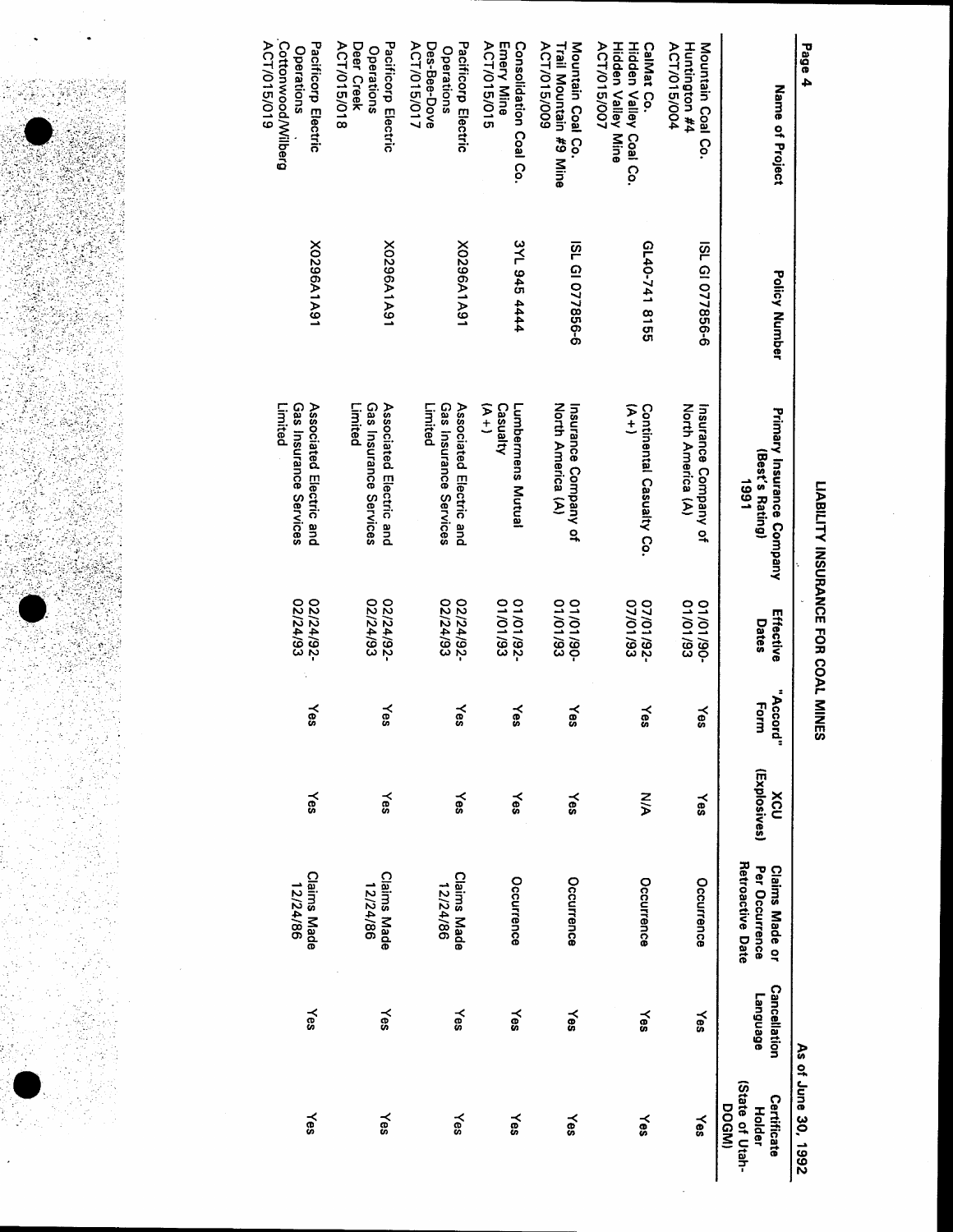

| Page 5                                                                               |                 |                                                      |                                |                  |                     |                                                             |                                        | As of June 30, 1992                                             |
|--------------------------------------------------------------------------------------|-----------------|------------------------------------------------------|--------------------------------|------------------|---------------------|-------------------------------------------------------------|----------------------------------------|-----------------------------------------------------------------|
| Name of Project                                                                      | Policy Number   | Primary Insurance Company<br>(Best's Rating)<br>1661 | Effective<br>Dates             | "Accord"<br>Form | (Explosives)<br>XCU | Retroactive Date<br>Per Occurrence<br><b>Claims Made or</b> | <b>Cancellation</b><br><b>Fabendue</b> | (State of Utah-<br>Certificate<br><b>DOGMI</b><br><b>Holder</b> |
| ACT/015/021<br>Co-Op Mining Co.<br><b>Trail Canyon</b>                               | GLM-10088       | Σ<br>Homestead Insurance Co.                         | 01/01/93<br>01/01/92-          | $\approx$        | Yes                 | Occurrence                                                  | Yes                                    | Yes                                                             |
| ACT/015/025<br>Bear Canyon<br>Co-Op Mining Co.                                       | FW-10088        | $\tilde{\mathcal{E}}$<br>Homestead Insurance Co.     | 01/01/93<br>26/10/10           | Yes              | Yes                 | Occurence                                                   | Yes                                    | Yes                                                             |
| and its subsidiaries<br>ACT/015/032<br>Nevada Electric Investmt<br>Crandall Canyon   | 3710-3989       | Federal Insurance Company<br>(Chubb Group) (A+)      | 01/01/92-<br>01/01/93          | Yes              | Yes                 | <b>Claims Made</b><br>12/22/86                              | Yes                                    | Yes                                                             |
| PRO/025/003<br><b>Alton Mine</b><br>Utah International Inc.                          | CCP-0016-0207   | Company (A+)<br>Transportation Insurance             | Cancelled<br>Drui<br>04/02/87- | 종                |                     |                                                             |                                        |                                                                 |
| c/o Energy Insurance Int'l<br>ACT/041/002<br>Convulsion Canyon<br>Coastal Corp, Etal | 2Y51785         | Σ<br>Old Republic Ins. Co.                           | 12/31/92<br>12/31/91-          | yes              | Yes                 | Occurrence                                                  | 종                                      | $\approx$                                                       |
| c/o BHP-Utah International<br>ACT/041/005<br>Knight Mine<br>BHP Petroleum (Amer) lnc | <b>HC095991</b> | Lloyds of London                                     | 1113/92<br>$-16/21/11$         | Yes              | $\frac{8}{3}$       | Occurrence                                                  | Yes                                    | Yes                                                             |
| ABD/019/004<br>New Tech Mining Co.<br>Black Jack #1                                  | NO INSURANCE    | (Permit Revoked)                                     |                                | š                |                     |                                                             |                                        |                                                                 |

 $\frac{1}{2}$ 

Î.